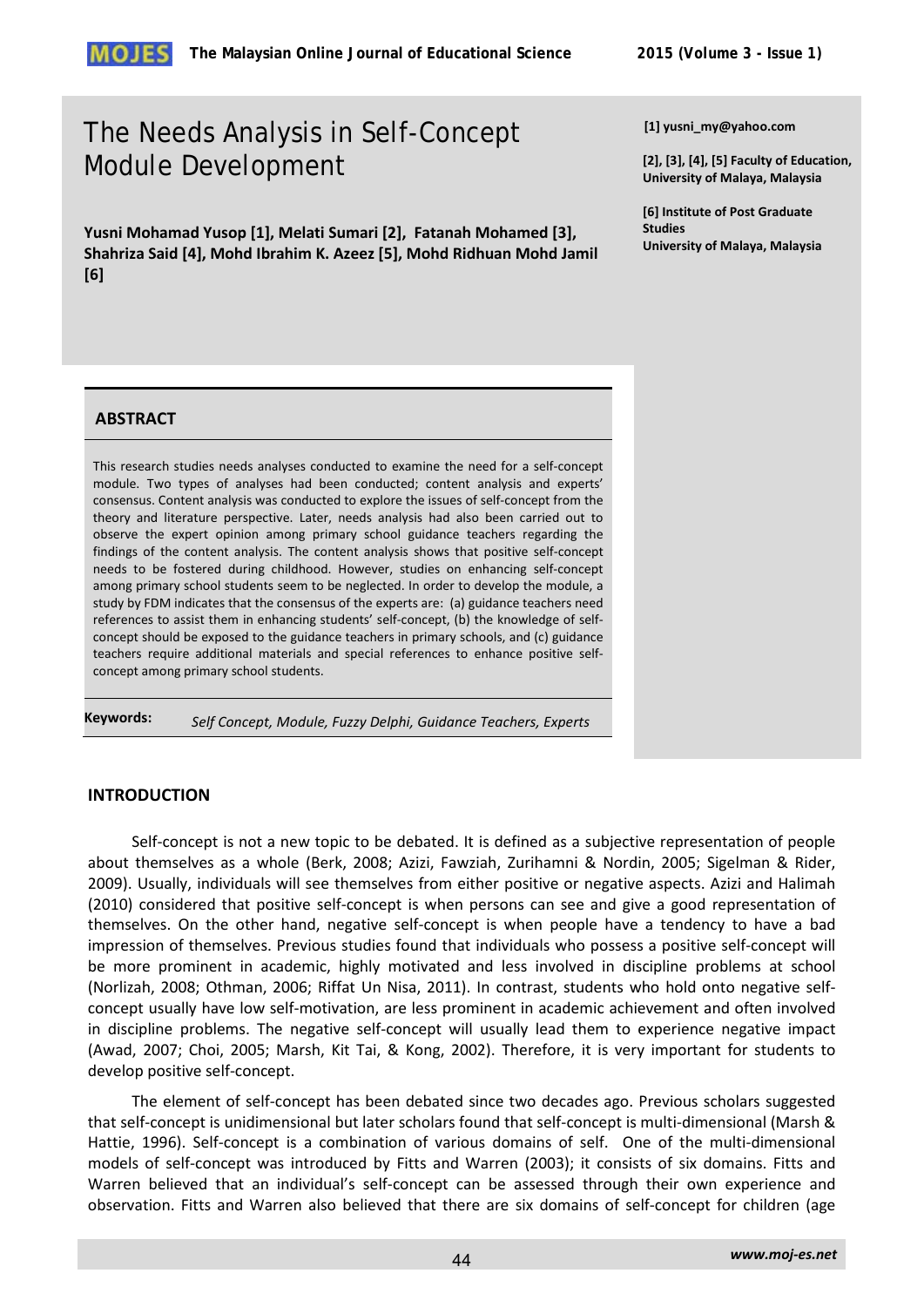

between seven to 14 years). The six domains are physical, personal, moral, family, social and academic. The details of the domains are shown in the Figure 1:



## *Figure 1***: The Detailed Content of The Module Based On The Self-Concept Domains.**

Self-concept can be developed. It can also be reconstructed from a negative to a positive selfconcept (Franken, 2007). A number of previous studies conducted to enhance self-concept used the approaches of individual or group counselling and group activities (Azman, 2000; Chua, 2011; Mohd Aziz Shah, 2010). The theory of Cooley stated that self-concept develops through social support (Oosterwegel & Oppenheimer, 1993; Shaffer, 2008). Guidance group activities are one example of the social support. In school, social support activity such as guided counselling activity grouping for students is a common practice (Gladding, 2003). Group guidance is important because it provides a space for individuals to learn through interaction with other group members. It is also one of the most effective approaches in helping students to control their behaviour (Utusan Malaysia, 19 December 2012). This social support practice will gradually help students to develop and reconstruct their existing self concept. In fact, one of the appropriate programs can be conducted in group guidance is an activity that can increase the self-concept (Capuzzi & Stauffer, 2006).

A module is a set of studies or programs which have been systematically planned and organized to achieve a number of objectives. The purposes of a module are to identify clearer objectives of the teachings and to arrange activities more systematically (Russell, 1974; Sidek & Jamaludin, 2005). Module design is not only for inside classroom learning process, but also for activities outside the classroom (McArdle, 2007). A module can be developed by using two approaches. First, the module development can be based on the study of certain theories, models, literature or the consensus of the experts. Second, the module development can be adapted from the other existing modules or models to suit the needs of the study (Milano & Ullius, 1998; Richey & Klein, 2007).

Module development is a developmental study that involves several phases and steps. Development of the module engaged with certain models of module development that suit the module objective. An appropriate model of this study is the adaption of the Sidek Module Development Model (Sidek & Jamaludin, 2005). Based on the model, the module development in this study can be segregated into three phases:

| <b>First Phase</b> | : Analysis (literature analysis and needs analysis) |
|--------------------|-----------------------------------------------------|
| Second Phase       | : Design and development of the module              |
| Third Phase        | : Pilot study and evaluation of the module          |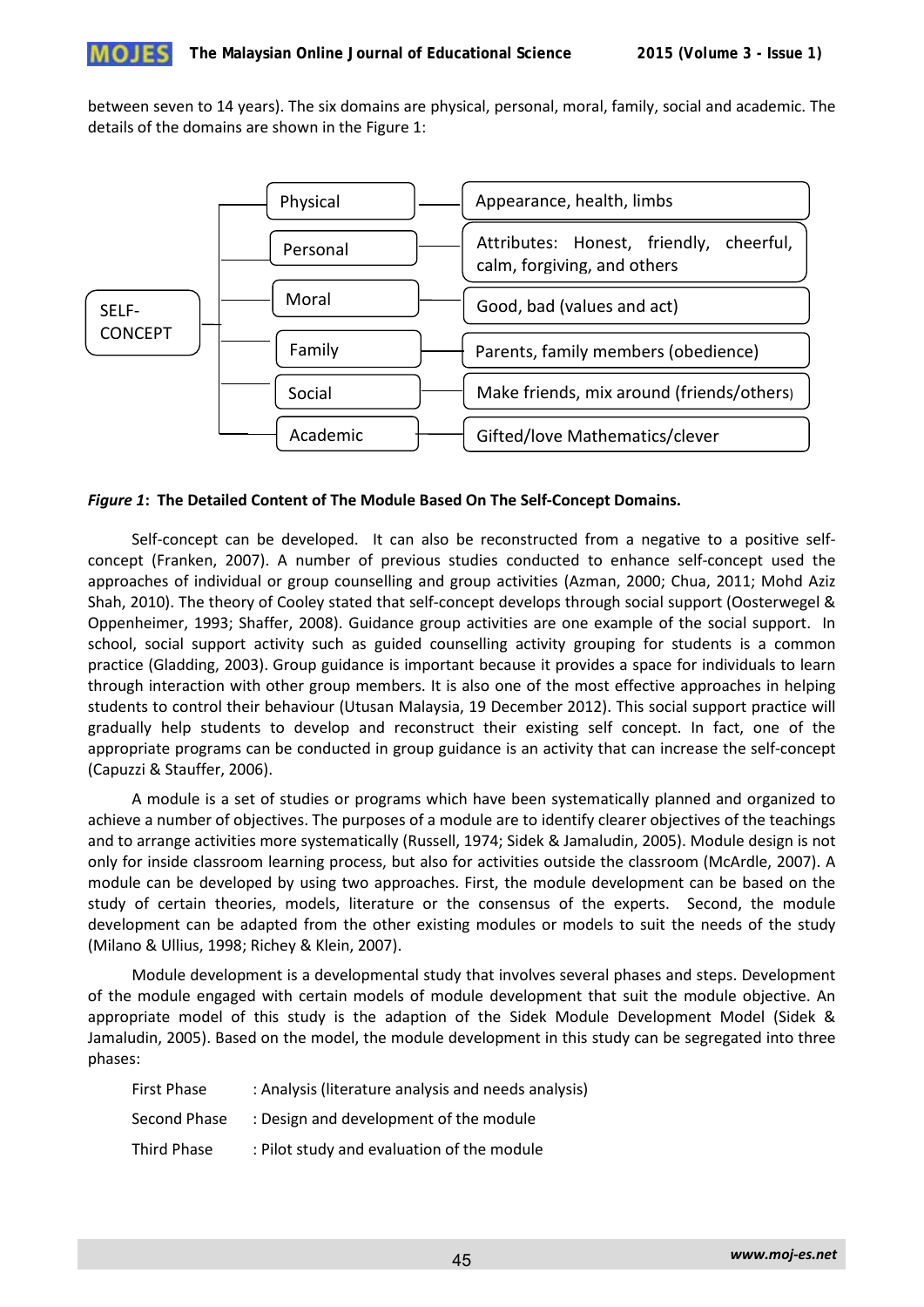This article focuses on the first phase of the module development. Thus, only the analysis will be discussed further.

# **RESEARCH OBJECTIVE**

This study aims at determining the importance of a self-concept module particularly for primary school students based on:

- 1. Content analysis
- 2. Consensus of the expertise among guidance teachers.

# **METHODOLOGY**

This research used content analysis and quantitative method. These methods were used in order to identify whether the self-concept module is necessary in fostering positive self-concept. Content analysis method was implemented to explore the relevant theory and literature regarding the significance of having positive self-concept since childhood while the quantitative method involved distributing questionnaires to experienced primary school guidance teachers in order to get their feedback on the discussing issues.

The Fuzzy Delphi Method (FDM) was conducted to get opinion from the experts. Similar to Delphi technique, FDM is a procedure to determine the views and expert consensus on something (Anderson, 1975; Brown, 1968; Dalkey, 1967). However, FDM application was applied to overcome the weaknesses in the traditional Delphi technique such as the loss of data due to an iterative process which usually takes a long time (Mohd Ridwan, Zaharah, Nurulrabihah, & Ahmad Arifin, 2014). Moreover, FDM is an approach which can avoid appointing a person who is not an expert as it needs lesser respondents compared to Delphi technique which requires large number of respondents (Saedah, 2008).

## **Samples**

In this study, FDM was conducted to observe perceptions among the experts through questionnaires. This study involved 15 guidance teachers, comprising six male and nine female teachers currently serving in primary schools. Criteria for sample selection are based on the skills and knowledge that they have in the guidance and counselling area, specifically for primary school students. The criteria to become an expert in this study are;

The expert must attend at least the Guidance and Counselling Course for Primary School Teacher which was organized by The Institute of Teacher Education;

And The expert must have been working as a full time guidance teacher for at least five years

Or The expert must have experience in the field of guidance and counselling for at least ten years (if he or she is a part time guidance teacher)

The sample selected is based on voluntary basis. Jones and Twiss (1978) stated that the number of experts for the application of Fuzzy Delphi Technique is between 10 to 50 experts. This is also confirmed by Adler and Ziglo (1996) who claimed that if the agreement and consistency of experts is high, the number of 10 to 15 experts is sufficient.

## **Procedures**

FDM was carried out by distributing questionnaires to the experts. As mentioned by Pa-Long, Chiung-Wen, and Po-Chein (2011), consensus of the experts could be done by means of questionnaires if the interview cannot be implemented. In this study, the experts had been exposed to the content analysis in a workshop. After the sharing session, the questionnaires were distributed to the experts, to determine their consensus on the 5-points fuzzy scale questionnaire.

FDM involves the use of fuzzy set theory, which has been integrated with classical Delphi method. A Likert scale chosen by the experts will be converted to a fuzzy scale by using fuzzy numbering which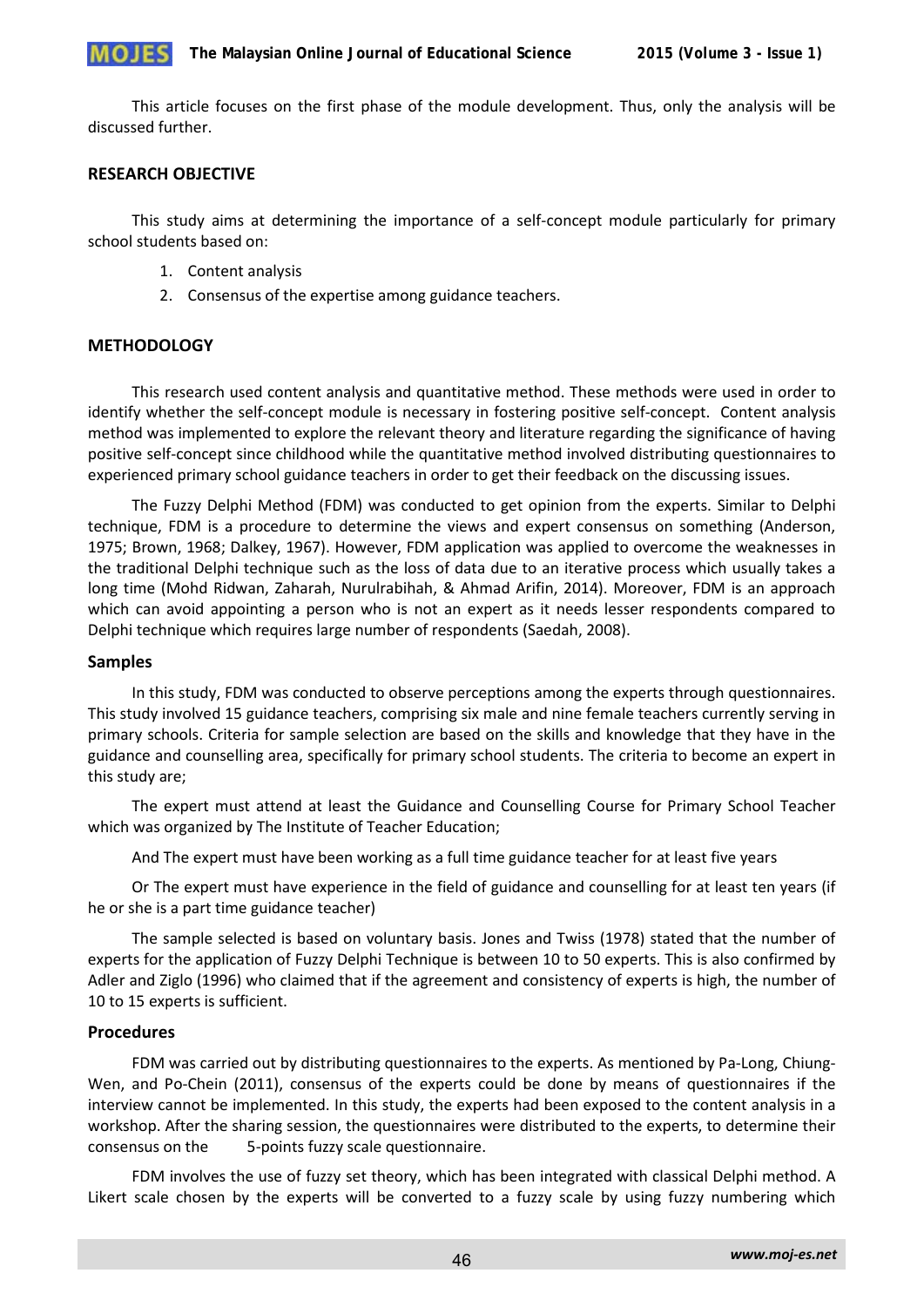

consists of binary numbering terms (0 to 1). The fuzzy integration numbering will produce three grades, cited as the minimum value, most reasonable value and the maximum value that will be selected by an expert. The questionnaire is shown in Table 1:

#### **Table 1 Questionnaire for Expert GC Teachers**

| No. | <b>Statement</b>                                                                                                                       | <b>Degree of Agreement</b> |  |                            |                |  |
|-----|----------------------------------------------------------------------------------------------------------------------------------------|----------------------------|--|----------------------------|----------------|--|
|     | The development of self concept should be<br>nurtured in primary school                                                                |                            |  | 3                          | 4              |  |
|     | The knowledge of self-concept should be exposed<br>to the guidance teachers in primary schools                                         |                            |  | $\overline{\phantom{a}}$ 3 | $\overline{a}$ |  |
| 3.  | Guidance teachers require additional materials/<br>special reference to the formation of self-concept 1<br>for primary school students |                            |  | 3                          | 4              |  |

## **FINDINGS**

The findings of the study are divided into two types which are the content analysis and the experts' consensus.

## **Content Analysis**

The role of self-concept has been addressed in a number of psychological development theories. One of the theories is the Career Development Theory. In the Career Development Theory by Super, selfconcept is seen as a fundamental element to recognize oneself (Reardon, Sampson & Peterson, 2006; Srebalus, Marinelli & Messing, 1982). The theory had divided career development stages into five stages which are (a) Growth – from birth to middle teens (b) Exploration – from the age of 15 to 25 (c) Establishment – from mid 20s to mid 40s (d) Maintenance – from the age of 40s through the 60s (e) Disengagement or decline – late 60s through retirement. This theory also believes that the development of self-concept occurs at every level of career development stages (Sharf, 2010).

According to Capuzzi and Stauffer (2006), Super theory stresses that the careers chosen by a people are expression of their self-concept rather than their interest and ability. Individuals who think positively of themselves are believed to know more about their strengths. The more they know about their strengths, the more confident they are of themselves and confident individuals are more likely to develop and lead an autonomous life (Shraf, 2010). The autonomy is a foundation to express satisfaction through the selection of career which involves the individuals' abilities, interests, values and preferences. These are linked with the role of the individuals in their lives through the theory of Super's Career Rainbow (Herr & Cramer, 1996; Srebalus, Marinelli, & Messing, 1982). Super had clearly stressed that the career development process will make excellent progress if development of self-concept occurs at the same time.

 Moreover, psychosocial development theory discovered that the self-concept development occurs from the moment children are born. Erikson introduced a series of eight stages of psychosocial development of individuals throughout life (Sigelman & Rider, 2009). Each stage listed by Erikson has a certain conflict. The fourth stage is the conflict of industry versus inferiority which involves children between the ages of six to 12 years. This stage is characterized as an important moment to meet the challenges which involve significant people and complex situations around them (Feldman, 2011). The stage as mentioned by Erikson is shown in Table 2: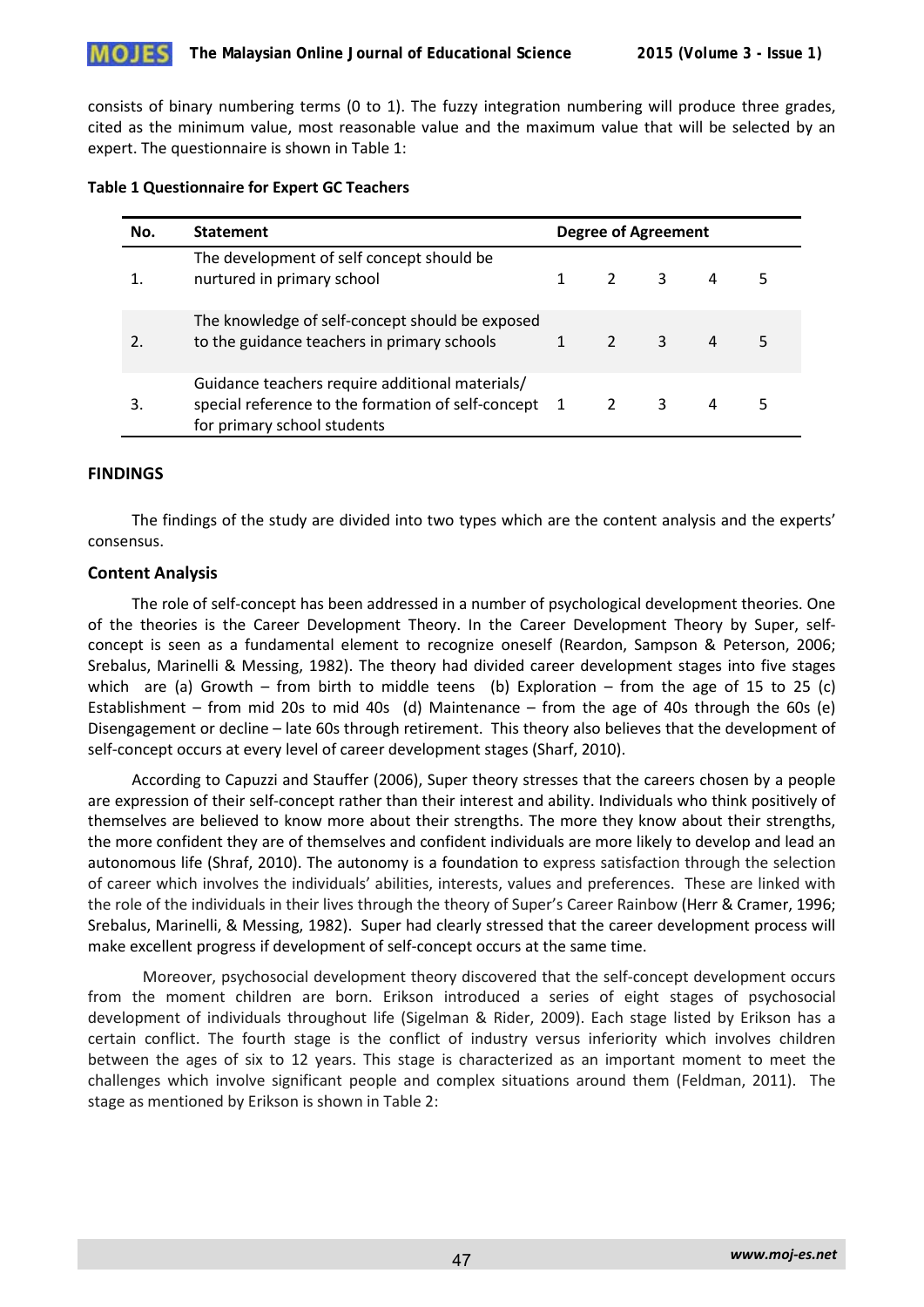

| <b>Erikson's Stage</b>             | Developmental<br>Period     | Conflict                                                              |
|------------------------------------|-----------------------------|-----------------------------------------------------------------------|
| Trust versus mistrust              | Infancy<br>(first year)     | To develop a sense that the world is a safe<br>place.                 |
| Autonomy versus shame/doubt        | $1$ to $3$                  | To realize oneself as an independent person<br>who can make decisions |
| Initiative versus guilt            | 3-6 year                    | To develop the ability to try new things and to<br>handle failures    |
| Industry versus inferiority        | $6-12$ year<br>(or puberty) | To learn basic skills and to work with others                         |
| Identity versus identity confusion | 12-20 year                  | To develop a lasting integrated sense of self                         |
| Intimacy versus isolation          | $20s-40s$                   | To commit to another in a loving relationship                         |
| Generativity versus stagnation     | 40s-50s                     | To contribute to younger people                                       |
| Integrity versus despair           | 60s onward                  | To view ones' life as satisfactory                                    |

#### **Table 2 The Eight Stages of Psychosocial Development in Erikson's Theory**

#### *Source.* Kail and Cavanaugh (2010)

Psychosocial Theory believes that self-development occurs throughout the individual's life. Erikson emphasised that past experiences are the root of present and future behavior, because the later stages are built up from basis laid in the previous ones (Kail & Cavanaugh, 2010). Although no crisis is ever fully resolved, the individuals must at least address the crisis of each stage sufficiently to deal with the demands made during the next stage of development (Santrock, 2009). Therefore, support and guidance from people who are significant to the individuals seem to be crucial to help resolve conflicts and be more stable. The more successful individuals resolve the crisis, the healthier the development will be.

Besides the theories discussed in previous paragraphs, self-concept is also believed to play an important role in enhancing motivation, achievement and socialization in an individual's life. The literature shows that self-concept has a positive relationship with motivation (Huang, 2012). In contrast, depressed persons seem to have lower motivation. Individuals who have high self-concept tend to be more motivated compared with low self concept individuals. In addition, it is believed that self-concept means being able to control oneself. Previous studies have shown that the self-concept works as self-control when self-concept is closely related with the cognitive (Cumming, 2011). This is because having high self-concept is the result of having positive thinking. High appreciation of oneself and having positive thinking then lead to the ability to control one's own self.

Self-concept also plays an essential role in behavior formation. Findings from a study showed that self-concept has a function in the behavior of students (Lewandowski, 2010). Students who have positive self-concept are likely to be more confident to mingle with good people in their society. This situation could prevent individuals from getting involved in problematic behavior or discipline problems. Indeed, previous studies found that individuals' self-concept has a relationship with the socio-cultural aspect (English, 2007). This is because self-concept is influenced by the culture of the individual's upbringing. Moreover, previous study also found that self-concept has a positive relationship with academic performance (Lewandowski, 2011). Students with positive self-concept tend to have better achievement compared with those who have negative self-concept. So, a positive self-concept is crucially important in developing a strong person, because individuals who have positive self-concept are more confident. This would help in developing a strong personality. And only strong personalities could assist individuals in facing the physiological changes especially during the adolescence stage (Pantzicopoulos, 2006).

The idea of self-concept is not only debated in theory and literature, but also stated in the documents of The Ministry of Education (KPM). One of the learning objectives in pre-school level is to develop students' positive self-concept (KSPK Document, 2010). At the same time, one of the learning aims of primary school level is to foster students' self-confidence (KSSR, 2011). These show that KPM has stressed the fostering of positive self-concept in order to develop excellent personality among students through guidance activities (Surat Edaran, 2012). Although the matter of positive self-concept has been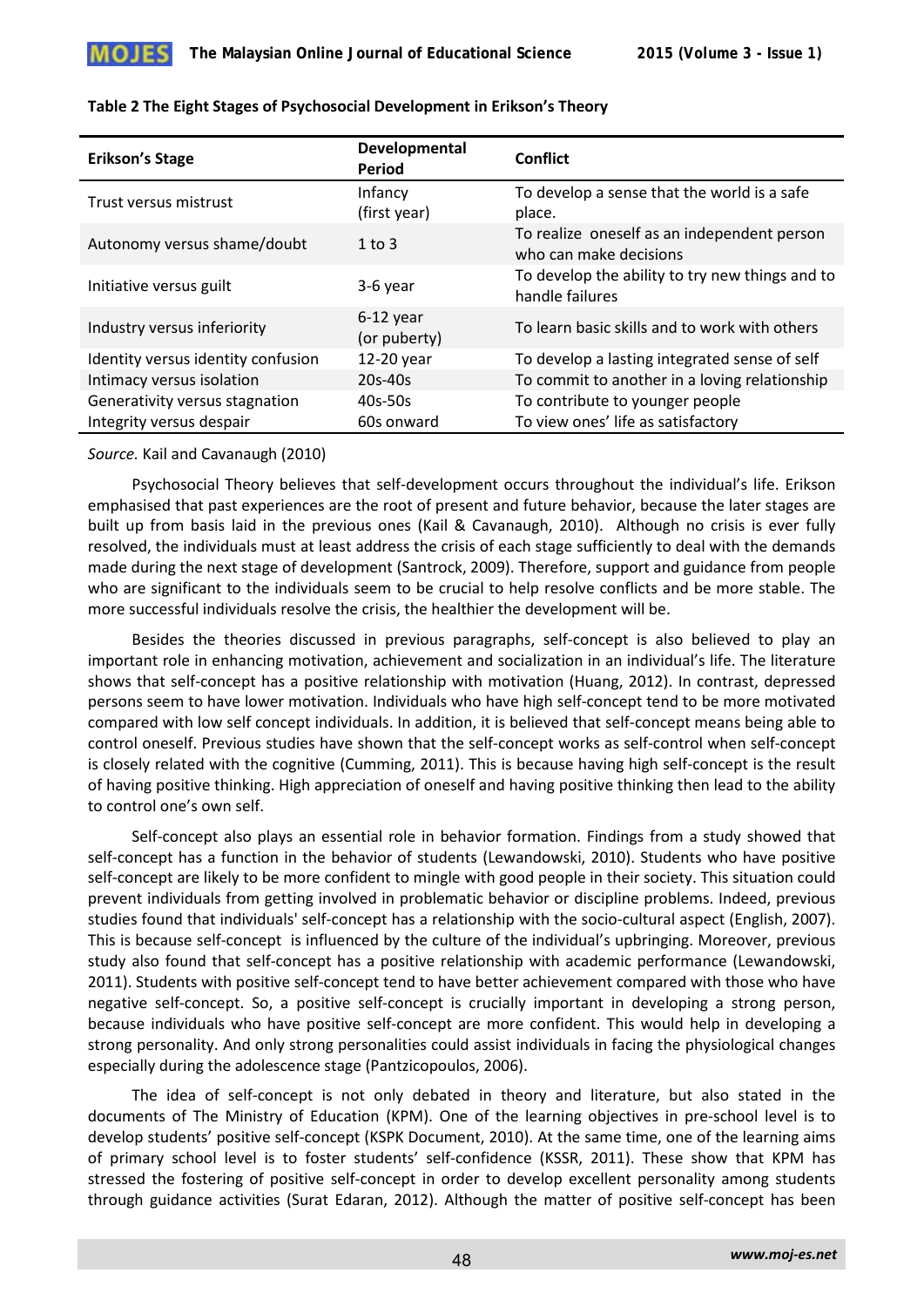

given attention by KPM, the application of fostering positive self-concept gets little action.

Modules are available for enhancing self-concept. For instance, Self-concept Group Guidance Module (Chua, 2011; Mohd Aziz, 2010). However, these modules focus more on the development of positive selfconcept among secondary school students. Yet there are several modules dedicated for children, such as Self-Enhancement Program Model "Circle Time" (Jabouin, 2008) and CBT manual for child depression disorder (Peratikos-Kiritsis, 2010). There is also the Self-Development Module (Bahagian Pengurusan Sekolah Harian, 2009; Mohamad Aziz Shah, Nazariah, & Pau Kee, 2011; Nazariah, Mohamad Aziz Shah, & Pau Kee, 2011). Nevertheless, these modules are not directed at enhancing self-concept specifically. Literature studies show that the references or modules to enhance the self-concept for primary school students are still lacking. Therefore, a self-concept module particularly for primary school students seems to be needed.

Findings of the content analysis as drawn in the Table 3:

| Source               | <b>Findings</b>                                                                                                                                                                                                                                                             |                                                                                                                                                                                                                                                                                                                                                                                                                                                                                                                                                                                                                                            |  |  |
|----------------------|-----------------------------------------------------------------------------------------------------------------------------------------------------------------------------------------------------------------------------------------------------------------------------|--------------------------------------------------------------------------------------------------------------------------------------------------------------------------------------------------------------------------------------------------------------------------------------------------------------------------------------------------------------------------------------------------------------------------------------------------------------------------------------------------------------------------------------------------------------------------------------------------------------------------------------------|--|--|
|                      | <b>Career Development</b><br>Theory (E. Super)                                                                                                                                                                                                                              | a) Career development begins at the age of four, the<br>self-concept development occurs in every stage of<br>career development (five levels of career development)<br>b) The process of career development will be an<br>excellent move if development of self-concept occurs<br>at the same time                                                                                                                                                                                                                                                                                                                                         |  |  |
|                      | Implication: Foster the positive self-concept in early age to help individuals think<br>positive towards themselves and their future                                                                                                                                        |                                                                                                                                                                                                                                                                                                                                                                                                                                                                                                                                                                                                                                            |  |  |
| Theory               | <b>Psychosocial Development</b><br>Theory (Erikson)                                                                                                                                                                                                                         | a) The self-concept development occurs from the<br>moment children are born (eight stages of self<br>development)<br>b) Past experiences are the root of present and future<br>behavior, because the later stages are built up from<br>basis laid in the previous one<br>c) The fourth stage of self-concept development<br>involves children of preschool and primary school<br>(crisis of this stage is "am I good as others?")<br>d) Although no crisis is ever fully resolved, the<br>individuals must at least address the crisis of each stage<br>sufficiently to deal with the demands made during the<br>next stage of development |  |  |
|                      | Implication: Nurture the positive self-concept (especially during primary school) in<br>order to develop positive and excellent individuals in society.                                                                                                                     |                                                                                                                                                                                                                                                                                                                                                                                                                                                                                                                                                                                                                                            |  |  |
| Literature           | Self-concept is believed to play important roles in the individuals' life such as<br>enhancing: (a) motivation (b) achievement / academic (c) socialization (d) behaviour                                                                                                   |                                                                                                                                                                                                                                                                                                                                                                                                                                                                                                                                                                                                                                            |  |  |
| <b>KPM Documents</b> | Implication: Students need to develop positive self-concept<br>Pay much attention to enhance students positive self-concept through:<br>a) KSPK Document - for preschool students<br>b) KSSR Document - for primary school students<br>c) Surat Siaran $-$ for all students |                                                                                                                                                                                                                                                                                                                                                                                                                                                                                                                                                                                                                                            |  |  |
|                      | Implication: effort to nurture positive self-concept particularly among primary<br>school students is needed                                                                                                                                                                |                                                                                                                                                                                                                                                                                                                                                                                                                                                                                                                                                                                                                                            |  |  |
| Result               | be neglected                                                                                                                                                                                                                                                                | The reference to nurture positive self-concept for primary school students seems to                                                                                                                                                                                                                                                                                                                                                                                                                                                                                                                                                        |  |  |

## **Table 3 The Findings of Content Analysis**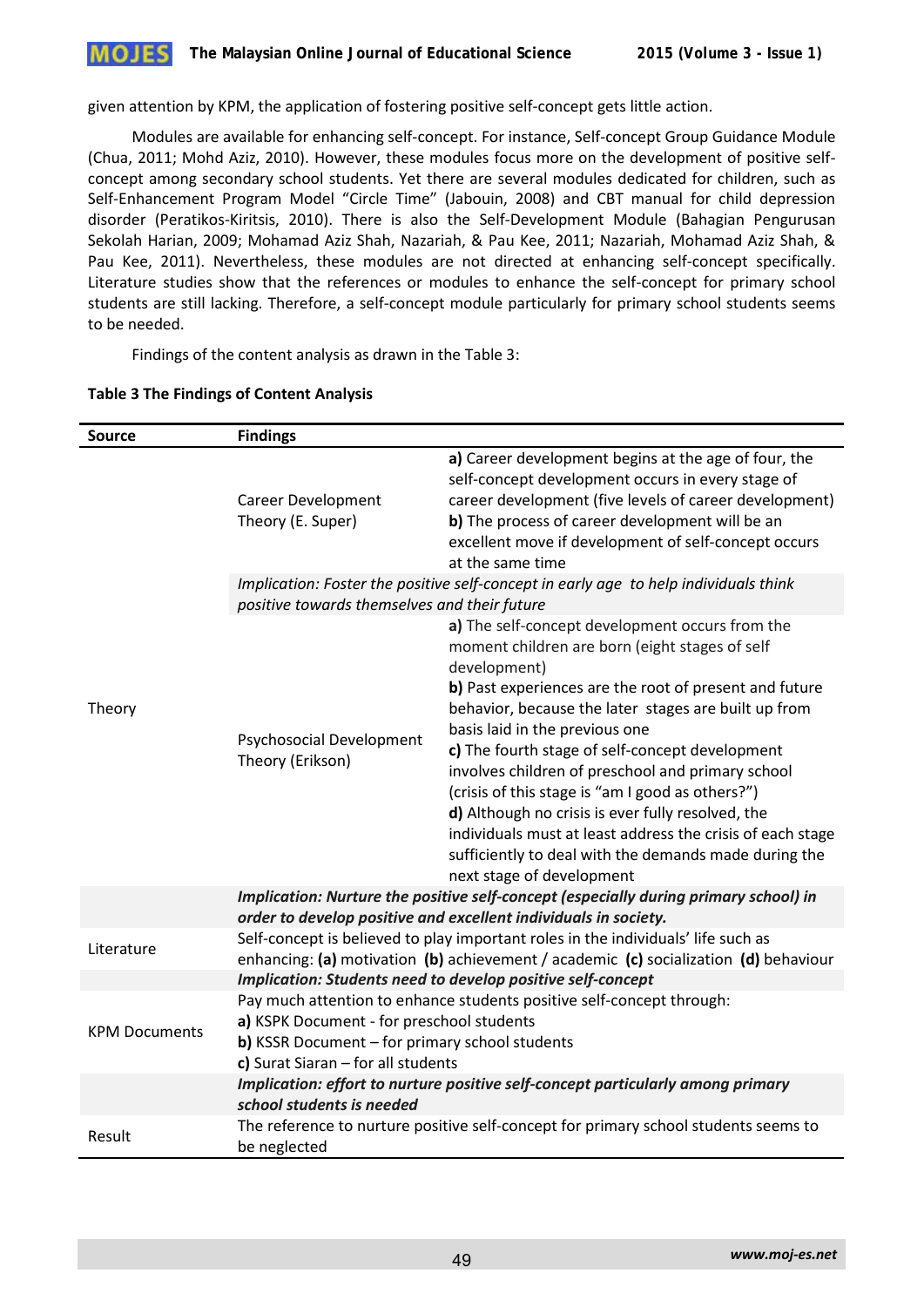

#### Experts Consensus

The results of FDM in Table 4 shows the threshold (dm, n) for each item based on the experts' perception and overall percentage of threshold for the consensus group of the experts in guidance and counselling for primary school. Overall, based on the percentage, the items were agreed upon by all the experts. The items "The development of self concept should be nurtured in primary school" and "The knowledge of self-concept should be exposed to the guidance teachers in primary schools" were agreed by experts with percentage of  $d \le 0.2$  are both 100% and average response value was .947 and .913 respectively. Meanwhile the percentage of  $d \le 0.2$  of item "Guidance teachers require additional materials/ special reference to the formation of self-concept in elementary school students" is 93% agreed by experts, with average response value .882, as shown in Table 4:

| <b>Experts</b>             | <b>ITEM</b>  |                |       |
|----------------------------|--------------|----------------|-------|
|                            | $\mathbf{1}$ | $\overline{2}$ | 3     |
| $1\,$                      | 0.12         | 0.08           | 0.03  |
| $\overline{2}$             | 0.03         | 0.08           | 0.03  |
| $\mathbf{3}$               | 0.03         | 0.08           | 0.03  |
| $\overline{4}$             | 0.03         | 0.08           | 0.13  |
| 5                          | 0.03         | 0.07           | 0.27  |
| 6                          | 0.12         | 0.08           | 0.13  |
| $\overline{7}$             | 0.12         | 0.07           | 0.03  |
| 8                          | 0.03         | 0.08           | 0.13  |
| 9                          | 0.03         | 0.07           | 0.03  |
| 10                         | 0.03         | 0.08           | 0.13  |
| 11                         | 0.03         | 0.07           | 0.03  |
| 12                         | 0.03         | 0.07           | 0.03  |
| 13                         | 0.03         | 0.07           | 0.03  |
| 14                         | 0.03         | 0.07           | 0.03  |
| 15                         | 0.03         | 0.07           | 0.03  |
| $d$ value in each item     | 0.073        | 0.060          | 0.139 |
| $d\leq 0.2$                | 15           | 15             | 14    |
| Percentage of $d \leq 0.2$ | 100%         | 100%           | 93%   |
| Average Respons Value      | 0.947        | 0.913          | 0.882 |

#### **Table 4 Threshold Value and Percentage Consensus by Experts on Needs Analysis**

Percentage consensus expert group to construct Self Concept Module is 93%

From the analysis of threshold and percentage, there is consensus of all the experts on the need of self-concept module.

While Table 4 shows the defuzzification scores for the item of the need for Self-Concept Module. According to the defuzzification based on priority, the position of each item is given; this enables the researcher to focus on the relevant characteristic in the content of the needs analysis for developing a selfconcept module.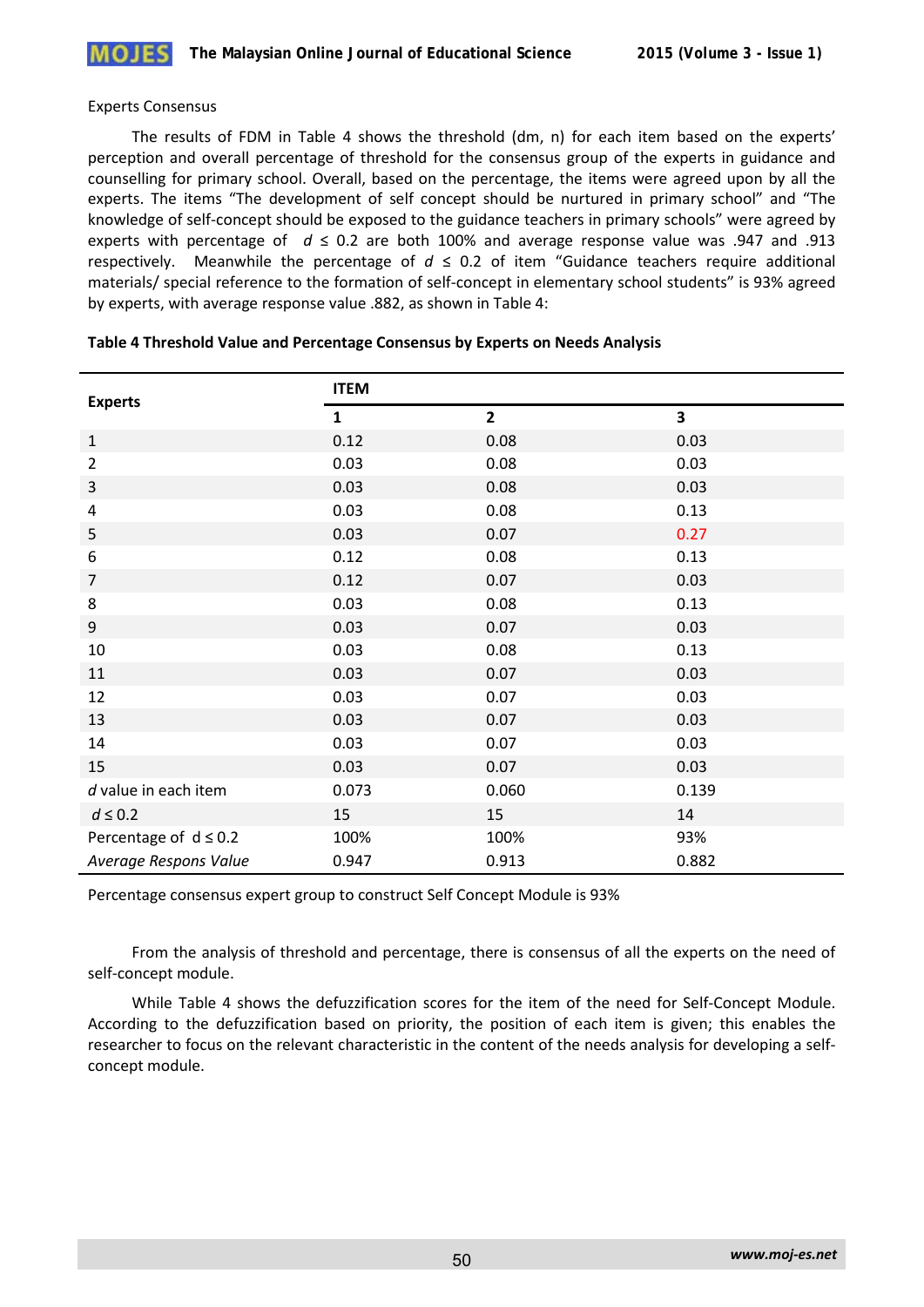

| <b>Item</b><br>No. | <b>Item Of Need For The Module</b>                                                                                                  | <b>Defuzzication</b><br>Value | <b>Expert</b><br><b>Consensus</b> | Ranking |
|--------------------|-------------------------------------------------------------------------------------------------------------------------------------|-------------------------------|-----------------------------------|---------|
|                    | The development of self-concept should be<br>nurtured in primary school                                                             | 14.20                         | <b>ACCEPTED</b>                   |         |
| 2.                 | The knowledge of self-concept should be<br>exposed to the guidance teachers in primary<br>schools                                   | 13.70                         | <b>ACCEPTED</b>                   |         |
| 3.                 | Guidance teachers require additional<br>materials/ special reference to the formation<br>of self-concept in primary school students | 13.23                         | <b>ACCEPTED</b>                   | 3       |

## **Table 5 Defuzzification Scores for Usability of Self Concept Module**

As a result the defuzzification score of the characteristic of the need for the self-concept module appears in the value agreed upon by the experts. It is hereby agreed that all of the items are accepted as the causes for the need for the self-concept module for primary school students. Table 5 shows that the development of self-concept should be nurtured in primary school with the defuzzification score 14.20. Accordingly, the experts agreed that the knowledge of self-concept should be exposed to the guidance teachers in elementary schools with the score of 13.70. Guidance teachers require additional materials/ special reference to the formation of self-concept in elementary school students obtained a defuzzification score of 13.10 as well.

# **DISCUSSION**

Self-concept is crucial in developing the individual's personality. Previous studies show that high selfconcept helps individuals to have better lead in life compared with those who have low self-concept (Awad, 2007; Norlizah, 2008). In this regard, Fitts and Warren (2003) believed that self-concept is an entity of six domains, namely physical, personal, moral, social, family and academic. Thus enhancing the self-concept means to foster positive thoughts among individuals about their physical, personal, moral, social, family and academic life. Shaping positive ideas toward oneself should be done by nurturing love and appreciation on each of the six domains. Simultaneously KPM has emphasized that students should be fostered with positive self-concept (Surat Siaran, 2012). However, the knowledge regarding self-concept specifically for primary school students is still lacking and difficult to find in schools. This is confirmed by experts' consensus that guidance teachers need further references regarding self-concept. These materials could assist them in helping students increase their positive self-concept.

Furthermore, self-concept can be built up and reconstructed. Previous studies discussed the approaches to increasing self-concept. Self-concept has a positive relation to individuals' achievement, discipline and motivation. There should be a step to help primary school students foster their own positive self-concept. Yet, teaching directly in enhancing self-concept topic is still less practised, even among the guidance teachers. Establishing positive self-concept is believed to have been started from the formation of thought, which includes the idea and images of own self since early childhood. Yet, the previous approaches focused more on teenage self-concept (Chua, 2011). On top of that, the experts agree guidance teachers need a set of step by step plans to enhance positive self-concept. Hence the module of increasing primary school students' self-concept is necessary.

It is significant to have positive self-concept. Having a positive self-concept would help individuals increase their motivation and academic performance (Riffat Un Nisa, 2011). High self-concept also helps to assist individuals to enhance their good behavior. In addition, positive self-concept helps the individual to be confident and socialize with fellow community members (Feldman, 2011). Referring to Human Developmental Theory, self-concept has been developed since childhood (Hart & Damon, 1996). Through the data presented, the experts agree that the self-concept module to promote positive self-concept among the primary school students is essential to be provided in every school as it plays an important role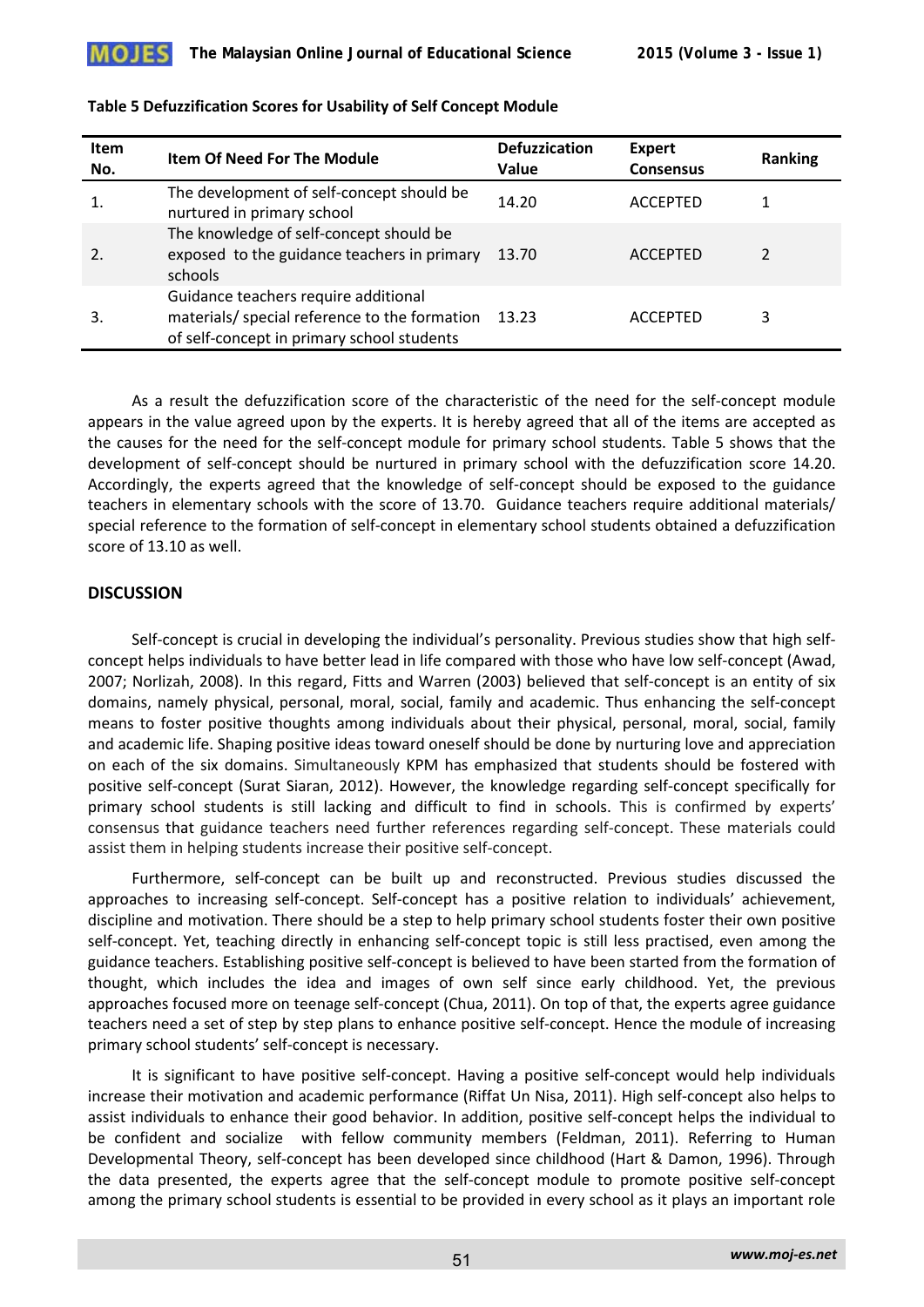

in developing healthy and competent individuals.

## **CONCLUSION**

Generally, the results of needs analysis discovered that self-concept which consists of six domains, known as physical, personal, moral, family, social and academic are crucial to be nurtured since childhood. The self-concept development occurs from the moment children are born. Individuals' past experiences are the root of present and future behavior, because the later stages are built up from the basis laid in the previous one. So, it is crucial to nurture positive self-concept especially during the primary school, in order to develop positive and excellent individuals in the society.

Self-concept is the foundation of personality development that affects individuals' behavior. The experts agree that self-concept should be fostered since elementary school to establish a firm positive selfconcept. In order to nurture the positive self-concept among students, the knowledge of self-concept ought to be exposed to all guidance teachers in primary school. This will help them understand the things relevant to self-concept. Since there are not many particular references focused solely on self-concept of primary school students, the experts see that there should be structured materials prepared for guidance teachers to be used in helping students to increase positive self-concept. The findings suggest the need to develop a specific reference or module on self-concept for primary school students.

# **REFERENCES**

- Awad, G. (2007, May). The Role of Racial Identity, Academic Self-Concept, and Self-Esteem in the Prediction of Academic Outcomes for African American Students *Journal of Black Psychology, 33*(2)*,* 188-207.
- Aziz, M. S. (2011). The Effectiveness of Cognitive Behavioural Therapy (CBT) Treatment Group on Selfconcept Among Adolescentsohamed*, Journal of Learning and Individual Differences , 1*(8)*,* pp. 113- 122.

Azizi Yahaya, & Halimah Ma'alip. (2010). *Estim kendiri remaja*. Skudai, Malaysia: Penerbit UTM.

- Azizi Yahaya, Fawziah Yahya, Zurihanmi Zakariya, & Noordin Yahaya. (2005). *Pembangunan kendiri*. Universiti Teknologi Malaysia, Johor. UTM.
- Azman Mahsuri. (2000). *Terapi Rasional Emotif: Tatacara intervensi pelajar yang mempunyai konsep kendiri rendah* (Tesis Sarjana yang tidak diterbitkan, Universiti Malaya, Kuala Lumpur).
- Bahagian Pengurusan Sekolah Harian, Kementerian Pendidikan Malaysia. (2009). *Modul Perkhidmatan Bimbingan dan Kaunseling Sekolah Rendah Tahun Empat – Enam.*
- Berk, L. (2008). *Exploring lifespan development*. Boston, MA: Allyn & Bacon.

Burger, J. M. (2000). *Personality* (5th ed.). Australia: Wadsworth Thomson Learning.

- Capuzzi, D., & Stauffer, M. D. (2006). *Career counseling foundation, perspectives and application*. Boston, MA: Pearson Allyn & Bacon.
- Choi, Namok. (2005). Self-efficacy and self-concept as predictors of college students'academic performance, *Psychology in the Schools, 42*(2).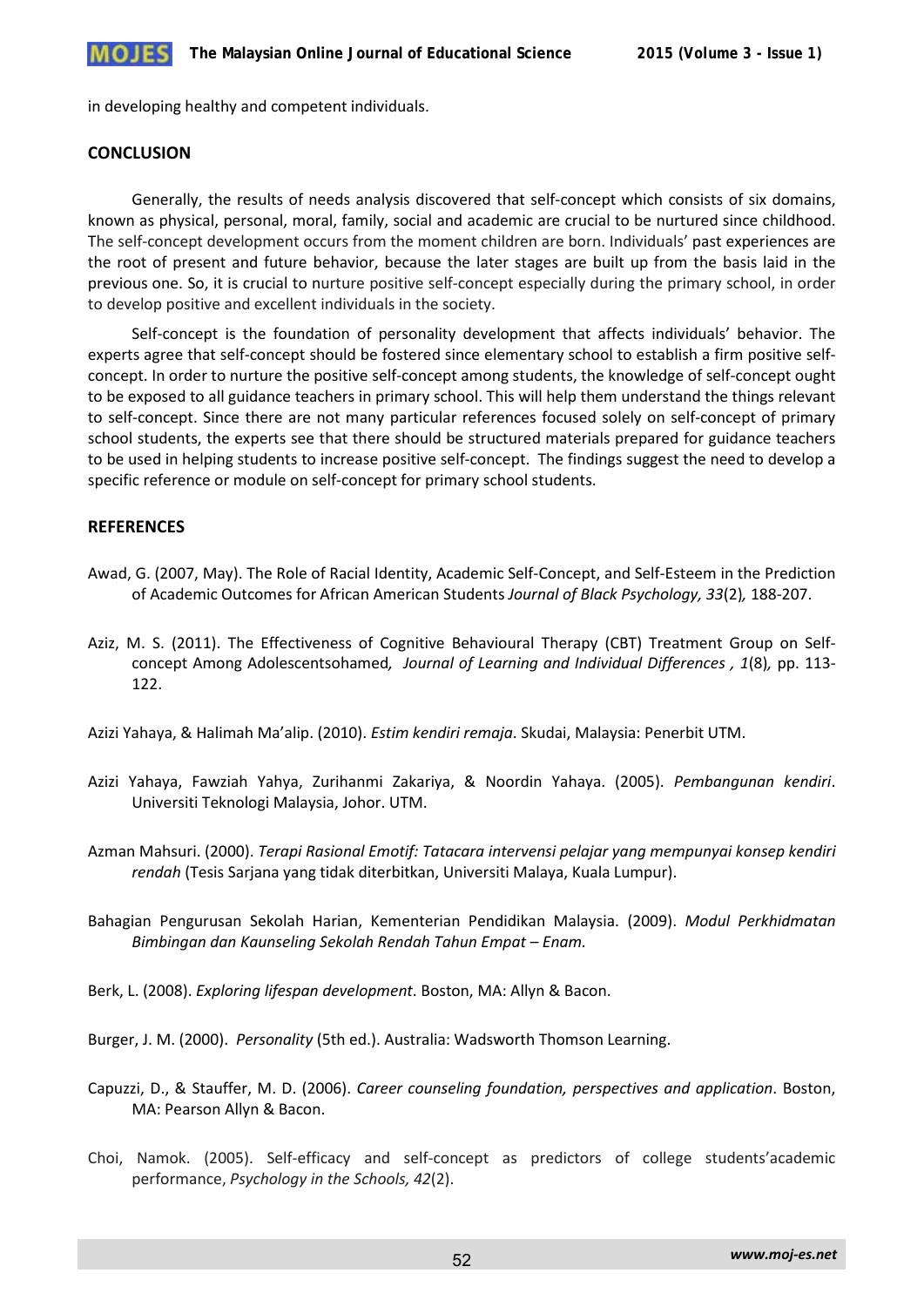

- Chua Lay Nee. (2011). *Kesan intervensi kaunseling kelompok pendekatan Adlerian dan bimbingan kelompok Konsep Kendiri ke atas konsep kendiri pelajar sekolah menengah: Satu kajian perbandingan*. (Tesis PhD tidak diterbitkan UKM, Bangi).
- Corey, G. (2009). *Theory and practice of counseling and psychotherapy* (8th ed.). , Thomson Books
- Cole, Cumming, S. P., Standage, M., Loney, T., Gammon, Catherine, Neville, Helen, Sherar, Lauren B., &
- Malina, R. M. (2008). The mediating role of physical self-concept on relations between biological maturity status and physical activity in adolescent females. *Journal of Adolescence, 34*(3)*,* 465-473.
- English, Tammy, & Chen, Serena. (2007). Culture and self-concept stability: Consistency across and within
- contexts among Asian Americans and European Americans. *Journal of Personality and Social Psychology, 93*(3)*,* 478-490.
- Feldman, S. R. (2011). *Development across the life span* (6th ed.). Englewood Cliffs, NJ: Pearson.
- Fitts, W. H., & Warren, W. L. (2003). *Tennessee Self Concept Scale TSCS: 2* (2nd ed.). Los Angeles, CA: WPS.
- Franken, R. (2007). *Human motivation*. Belmont, CA: Thomson Wadsworth.
- Gladding, T. S. (2003). *Group work a counseling speciality* (4th ed.). Upper Saddle River, NJ: Merrill/Prentice Hall.
- Hart, D., & Damon, W. (1985). Contrasts between understanding self and understanding others. Edited by Robert L. Laehy. Academic Press.
- Huang, Chiungjung. (2011). Self-concept and academic achievement: A meta-analysis of longitudinal relations. *Journal of School Psychology, 49*(5)*,* 505-528.
- Huang, Chiungjung. (2012). Discriminant and incremental validity of self-concept and academic selfefficacy: A meta-analysis. *Educational Psychology*, *32*(6)*,* 777-805.
- Jabouin, P. A. (2008). *Self-Concept and Racial Attitudes in Children of Haitian origin: An Intervention for Self-Enhancement*. (Master of Arts (Child Study), Concordia University, Montreal). Retrieved from http://spectrum.library.concordia.ca/975990/1/MR45301.pdf
- James, E. Johnson, James, F. Christie & Francis E. Wardle. (2005). *Play, development and early childhood*. Boston, MA: Pearson Education.
- Kail, V. R., & Cavanaugh, C. J. (2010). *Human development: A life-span view* (5th ed.). Belmont, CA: Wadsworth.

KSPK Dokumen (Kurikulum Standard Prasekolah). (2010). Kementerian Pelajaran Malaysia.

KSSR Dokumen (Kurikulum Standard Sekolah Rendah). (2011). Kementerian Pelajaran Malaysia.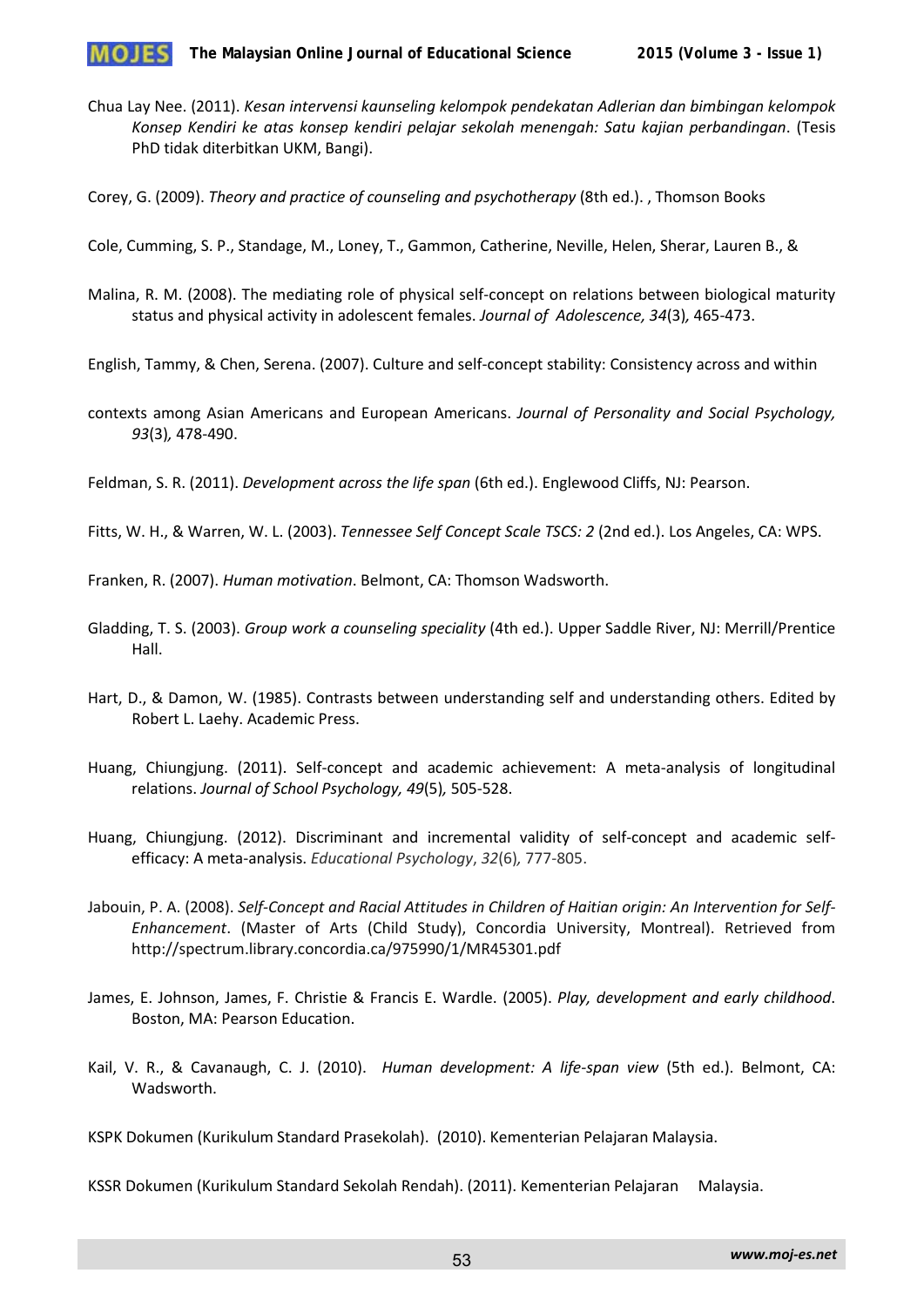

- Lewandowski, G. W., Nardone, Natalie, & Raines, Alanna J. (2010). The Role of Self-concept clarity in relationship quality. *The Journal of Self and Identity, 9*(4)*,* 416-433.
- Marsh, H., Hau Kit-Tai, & Kong Chit-Kwong. (2002. Fall). Multilevel causal ordering of academic self-concept and achievement: Influence of Language of Instruction (English Compared with Chinese) for Hong Kong students. *American Educational Research Journal, 39*(3)*,* pp. 727–763.
- Marsh, H. W., & Hattie, J. (1996). Theoretical perspectives of the structure of self-concept*.* In B. A. Bracken (Ed.), *Handbook of self-concept developmental, social and clinical consideration* (pp. 38-90). Oxford, UK: Wiley.
- McArdle, Geri E. (2007). *Training, Design and Delivery: A guide for every trainer, training manager and occasional trainer*. Alexandria, VA: ASTD Press.
- Milano, M., & Ullius, Diane. (1998). *Designing powerful training: The Sequential Iterative Model (SIM).* San Francisco, CA: Jossey-Bass.
- Mohamad Aziz Shah. (2010). *Kesan Kelompok Bimbingan Ke Atas Konsep Kendiri, Daya Tahan Dan Kelangsangan Remaja*. (Tesis Doktor Falsafah Fakulti Alam Melayu Universiti Kebangsaan Malaysia yang tidak diterbitkan).
- Mohamad Aziz Shah, Nazariah, & Pau Kee. (2011). *Modul-modul kelompok aplikasi pendekatan dan teknik bimbingan Siri 2*. Tanjung Malim, Perak: Penerbit UPSI.
- Nazariah, Mohamad Aziz Shah, & Pau Kee. (2011). *Modul-modul kelompok aplikasi pendekatan dan teknik bimbingan Siri 1.* Tanjung Malim, Perak: Penerbit UPSI.
- NorAzniza Ishak, & Norhayati Haji Che Harun. (2001, Oktober 27). *Kesan pendekatan Tingkah Laku Kognitif dan Pendekatan Pemusatan Perorangan terhadap tahap kebimbangan dan konsep kendiri remaja*. Pembentangan dalam Seminar Kaunseling Kebangsaan (Ke-tiga),
- Norlizah Che Hassan. (2008). *Perkaitan cara gaya keibubapaan dengan konsep kendiri dan tingkah laku delikuen remaja*. (Tesis PhD yang tidak diterbitkan, Universiti Malaya, Kuala Lumpur).
- Oosterwegel, A., & Oppenheimer, L. (1993). *The self-system developmental changes between and within self-concept*. Hillsdale, NJ: Erlbaum.
- Othman Ab Rahman. (2006). *Kesan Program Pembimbing Rakan Sebaya (PRS) ke atas konsep kendiri, kemahiran kaunseling dan orientasi pelajar di kalangan sekumpulan pelajar-pelajar di sekolah asrama penuh*. (Tesis Ph.D tidak diterbitkan, Fakulti Pendidikan UKM Bangi).
- Pantzicolopoulos, P. (2006). Younger children's changing self-concept: Boys and girls from preschool through second grade. *The Journal of Psychology, 167*(3)*,* 289-308.
- Peratikos-Kiritsis, Alexia. (2010). *Cognitive Behavioral Play Therapy for children with depression: A manual for individual treatment*. (Unpublished Doctor of Philosophy dissertation, University of Hartford).

Peterson, J. V., & Nisenholz, B. (1999). *Orientation to counseling*. Boston, MA: Allyn & Bacon.